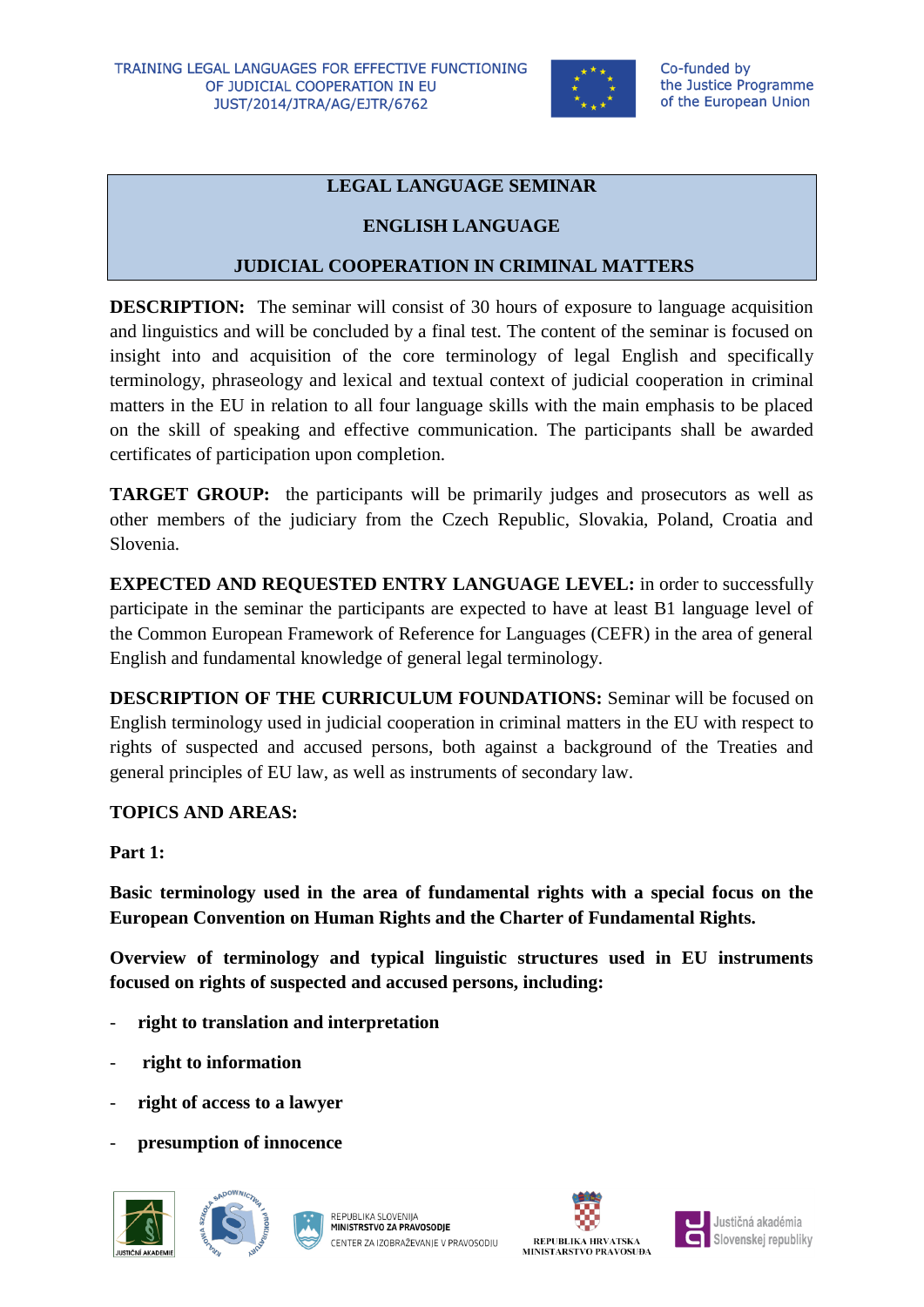

- **rights of suspected and accused children**

**Participants should acquire an ability to read and understand directives relating to these subjects, and be ready to use this knowledge actively in their judicial practice. In addition to the text of directives (2010/64/EU, 2012/13/EU, 2013/48/EU, 2016/343/EU), this part of training will be conducted on the basis of short films related to the subject matter.**

**After the session participants will be familiar with basic grammatical structures used in legal writing such as passive voice, nominalisation, impersonal structures, as well as tenses and sentence structures most commonly used in legal communication.**

**During the session participants will have an opportunity to practice the acquired terminology during a structured discussion, listening comprehension and reading comprehension exercises.**

**Part 2:**

**Basic terminology used in the area of fundamental rights with a special focus on the rights of suspected and accused persons in the proceedings concerning:**

**- execution of the European Arrest Warrant;**

**- exchange of personal data through the Schengen Information System and the European Criminal Records Information System;**

- **- use of non-custodial measures as an alternative to provisional detention;**
- **- execution of the European Investigation Order.**

**Participants should acquire an ability to read and understand legal instruments related to these subjects, and be ready to use this knowledge actively in their judicial practice (Council Framework Decision 2002/584/JHA; Council Decision 2007/533/JHA; Regulation (EC) 1987/2006 of the European Parliament and of the Council; Council Framework Decision 2009/315/JHA; Council Decision 2009/316/JHA; Council Framework Decision 2008/675/JHA; Council Framework Decision 2009/829/JHA; Directive 2014/41/EU). This part of the training will be conducted on the basis of short presentations related to the subject matter, followed by case-studies and discussion.**

**Upon completion of that part of the training, seminar participants will be familiar with some key legal language features in English, including technical terminology, an unusual** 









Justičná akadémia Slovenskej republiky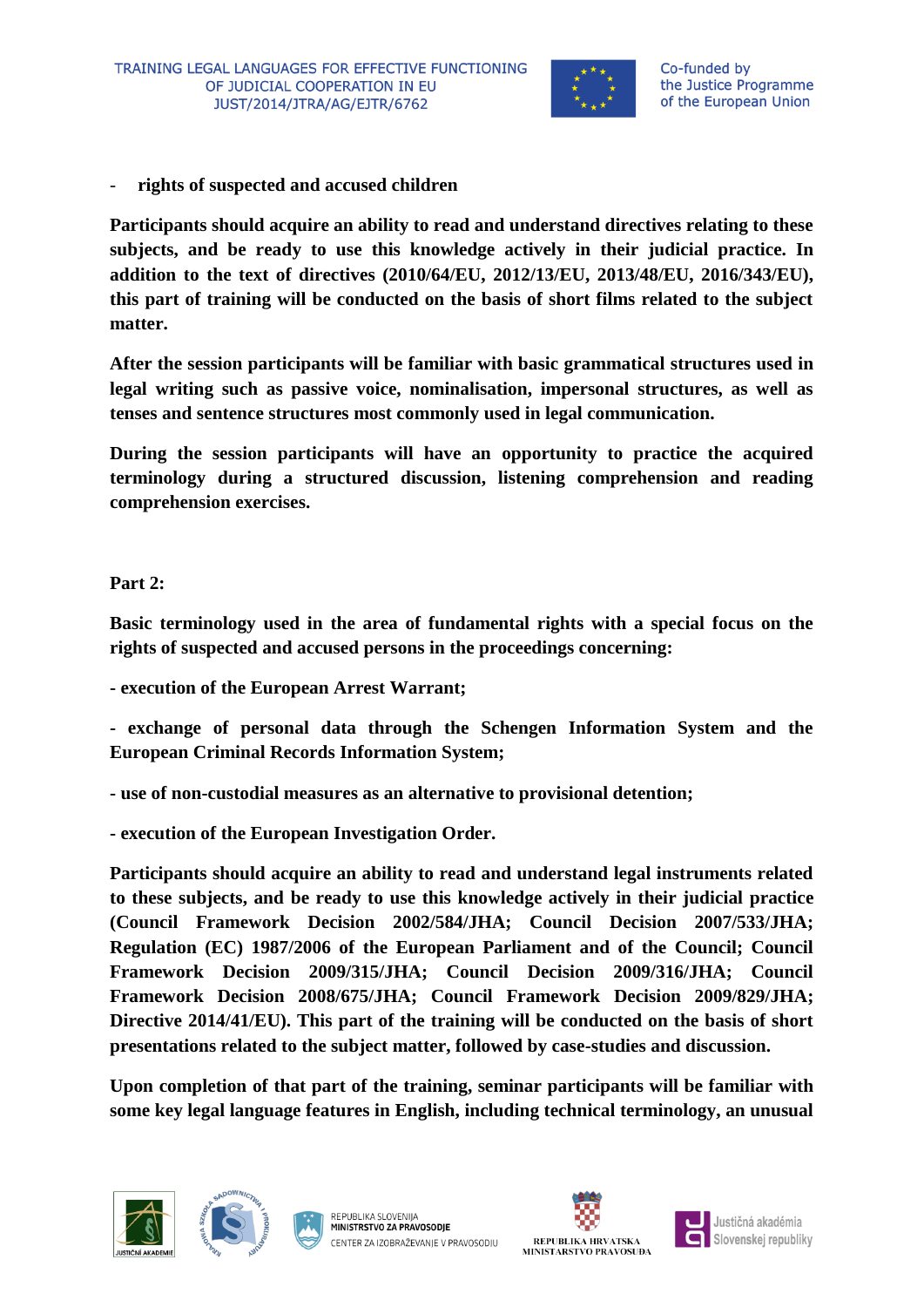

**word order, impersonal structures, pronominal adverbs, and typical legal English collocations phrasal verbs.**

**Throughout the session participants will have ample opportunity to practice the acquired terminology during listening exercises, reading comprehension exercises, a variety of cloze tests as well as free and structured discussions.**

**Topic 3:** 

**Basic terminology related to arrest, detention and interviewing of a suspect; terminology used in the European Convention of Human Rights and judgments of the European Court of Human Rights;** 

**Discussions concerning admission of evidence obtained illegally (fruit of the poisonous tree doctrine)**

**Grammar: ways of expressing purpose**

**Skills: listening, reading, speaking,** 

**Topic 4:**

**Basic terminology related to execution of European Arrest Warrants, Letter of Rights for persons arrested under EAW; MLA requests,** 

**Case studies prepared on the basis of Polish Supreme Court judgments**

**Grammar: conditional sentences, use of prepositions** 

**Skills: listening, reading, speaking,** 

# **MAIN TYPES OF LANGUAGE ACQUISITION ACTIVITIES:**

- Listening comprehension
- Reading comprehension
- Multiple choice lexical training
- Cloze tests
- Structured discussion







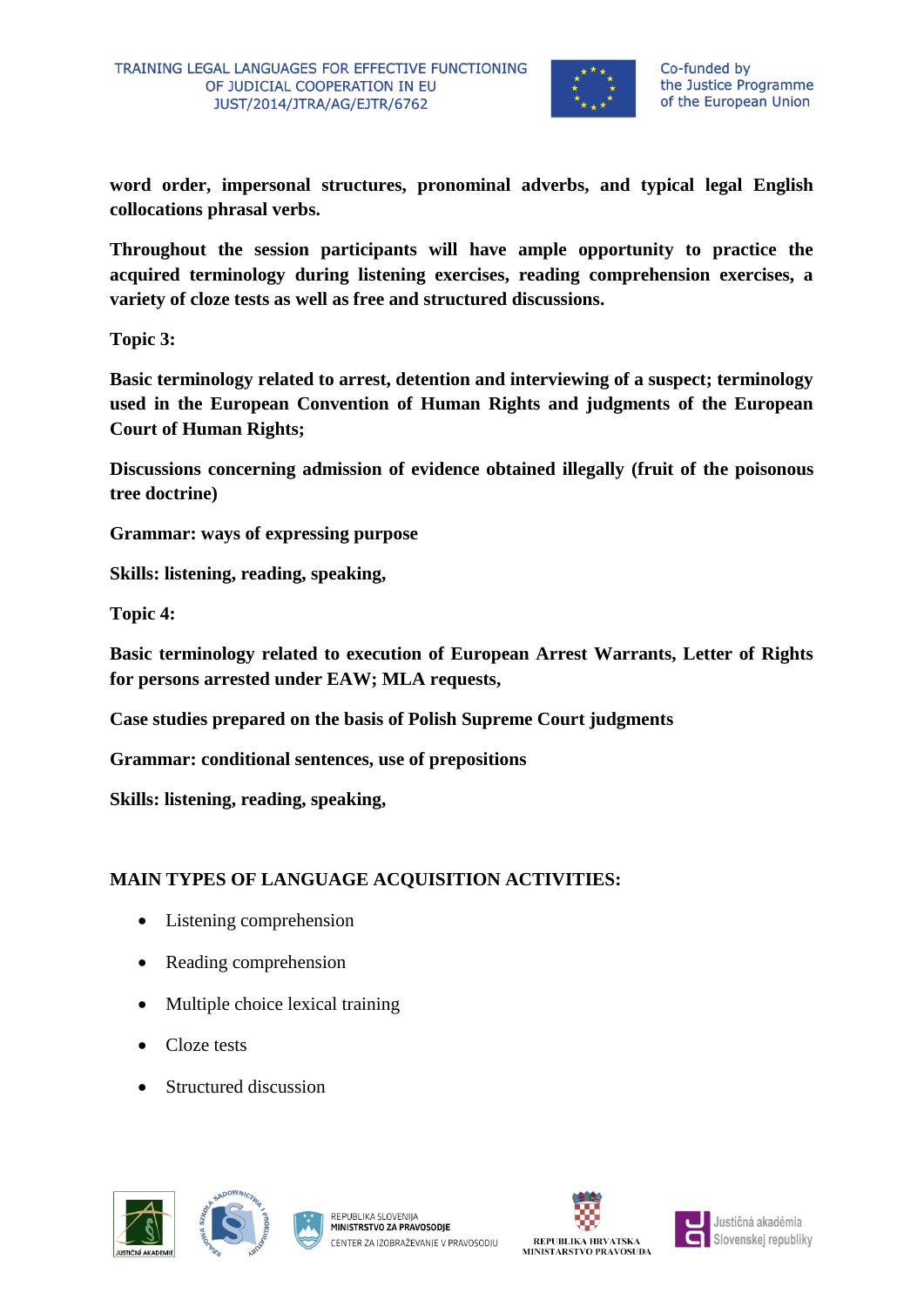

The seminar is based on a communicative language teaching based on case studies, real life examples and information gap tasks. The core idea behind the activities is to enhance genuine communication between the participants using pre-taught language so that the acquisition of material is completed on both passive and active level.

The role of the experts will that of facilitators whose main objective will be to create a supportive learning environment with a focus on peer learning and feedback.

## **SOURCES:**

Legal sources to be used for targeted language practice:

- Directive 2010/64/EU of the European Parliament and of the Council of 20 October 2010 on the right to interpretation and translation in criminal proceedings;
- Directive 2012/13/EU of the European Parliament and of the Council of 22 May 2012 on the right to information in criminal proceedings;
- Directive 2013/48/EU on the right of access to a lawyer in criminal proceedings and in European arrest warrant proceedings, and on the right to have a third party informed upon deprivation of liberty and to communicate with third persons;
- European Convention for the Protection of Human Rights and Fundamental Freedoms
- Council Framework Decision 2002/584/JHA of 13 June 2002 on the European arrest warrant and surrender procedures between Member States;
- Council Decision 2007/533/JHA of 12 June 2007 on the establishment, operation and use of the second generation Schengen Information System (SIS II);
- Regulation (EC) 1987/2006 of the European Parliament and of the Council of 20 December 2006 on the establishment, operation and use of the second generation Schengen Information System (SIS II);
- Council Framework Decision 2009/315/JHA of 26 February 2009 on the organisation and content of the exchange of information extracted from the criminal record between Member States;
- Council Decision 2009/316/JHA of 6 April 2009 on the establishment of the European Criminal Records Information System (ECRIS) in application of Article 11 of Framework Decision 2009/315/JHA;
- Council Framework Decision 2008/675/JHA on taking account of convictions in the Member States of the European Union in the course of new criminal proceedings;
- Council Framework Decision 2009/829/JHA of 23 October 2009 on the application, between Member States of the European Union, of the principle of mutual recognition to decisions on supervision measures as an alternative to provisional detention;
- Directive 2014/41/EU of the European Parliament and of the Council of 3 April 2014 regarding the European Investigation Order in criminal matters